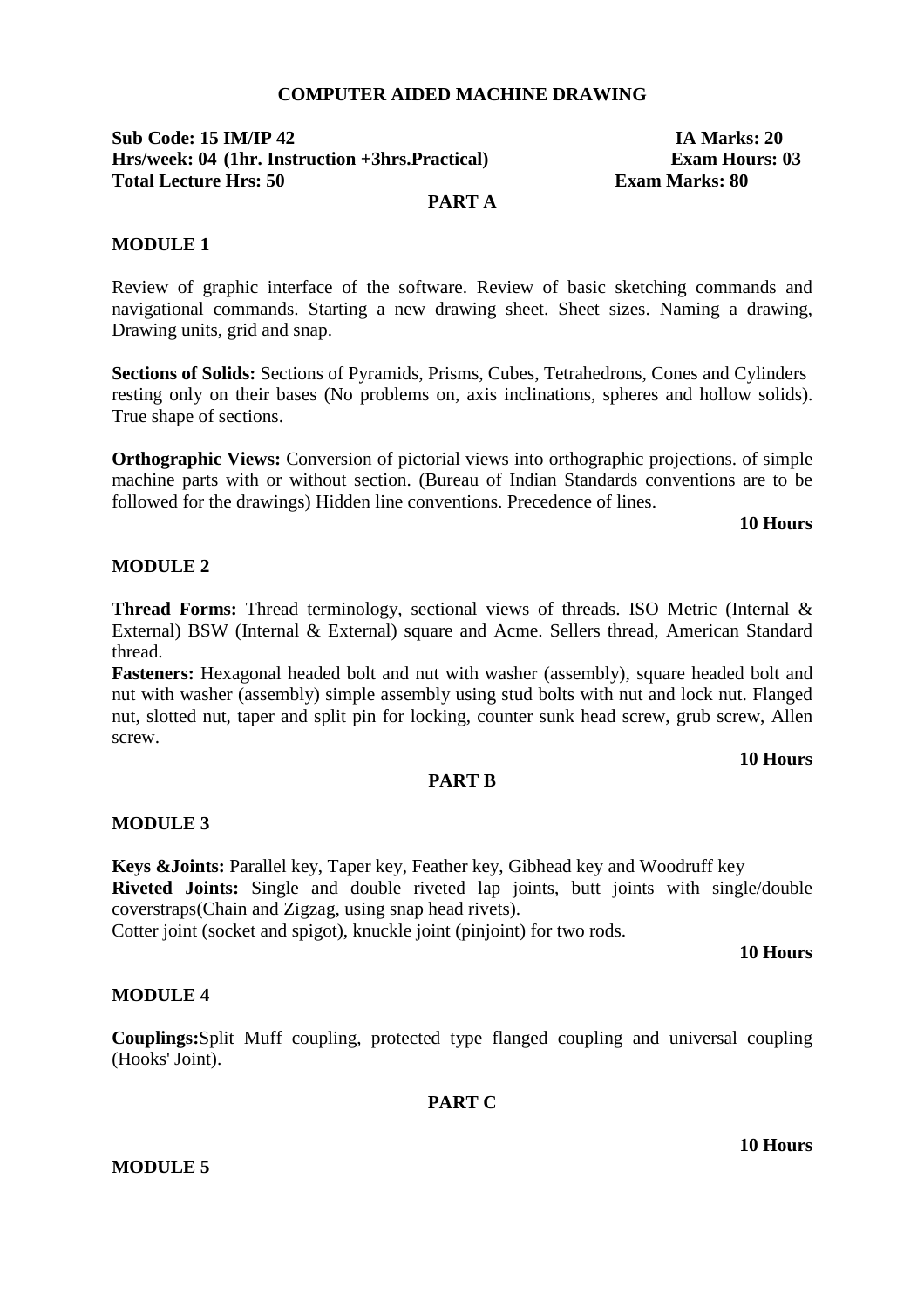### **(Part drawings should be given)**

- 1. Plummer block (Pedestal Bearing)
- 2. Screw jack (Bottle type)
- 3. Machine vice

### **TEXT BOOKS:**

- 1. 'A Primer on Computer Aided Machine Drawing-2007', Published by VTU, Belgaum.
- 2. 'Machine Drawing', N.D.Bhat&V.M.Panchal

# **REFERENCE BOOKS:**

- 1. 'A Text Book of Computer Aided Machine Drawing', S. Trymbaka Murthy, CBSPublishers, New Delhi, 2007
- 2. 'Machine Drawing', K.R. Gopala Krishna, Subhash Publication.

### **NOTE:**

Sketching of the component drawing should be done in A3/A4 sheet in the instruction class. The drawing should be reproduced using suitable software tool.

### **Internal Assessment: 20 Marks**

Manual sketching - 40% weightage and Computer printouts - 60% weightage

All the sheets should be drawn in the class using software. Sheet sizes should be A3/A4. All sheets must be submitted at the end of the class by taking printouts.

### **Scheme of Examination**:

Two questions to be set from each PartA, partB and PartC.

Student has to answer one question each from PartA ,PartB for 15 marks each and one questionfrom Part C for 50 marks.

Part  $A1X15 = 15$  Marks Part B  $1X15 = 15$  Marks Part C  $1X50 = 50$  Marks  $Total = 80$  Marks

**Perquisites:** Computer aidedEngineering DrawingCAED 14/24.

#### **Course Outcomes**

At the end of this course, students will be able to;

- 1. **Create** orthographic views of simple machine parts from the givenpictorial view/representation.
- 2. **Construct**2D drawings of fasteners, joints, keys and couplings.

### **10 Hours**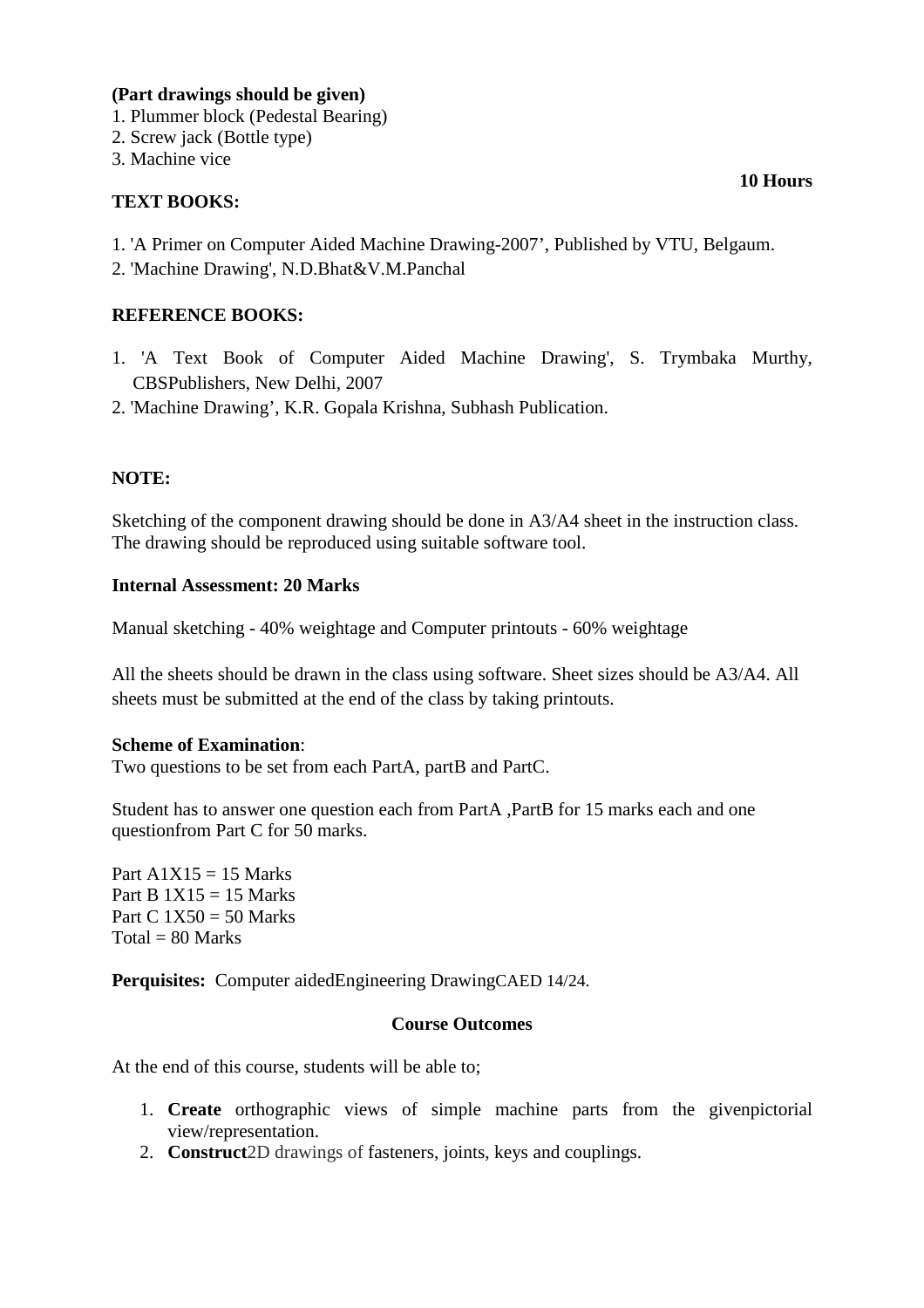3. **Create** models of simple mechanical devices such as screw jack, Plummer block, machine vice, etc., given the part drawings.

#### **KINEMATICS OF MACHINES**

**Sub Code: 15 IM/IP 43 IA Marks: 20 Hrs/week: 04 Exam Hours: 03 Total Lecture Hrs: 50 ExamMarks:80** 

#### **MODULE 1**

Introduction: Definitions Link or element, kinematic pairs, Degrees of freedom, Grubler'scriterion (without derivation), Kinematic chain, Mechanism, Structure, Mobility of Mechanism,Inversion, Machine.

**Kinematic Chains and Inversions**: Inversions of Four bar chain; Single slider crank chain andDouble slider crank chain.

#### **10 Hours**

### **MODULE 2**

**Mechanisms:** Quick return motion Mechanisms-Drag link mechanism, Whitworth mechanismand Crank and slotted lever Mechanism.

Straight line motion mechanisms Peaucellier's mechanism and Robert's mechanism. Intermittent Motion Mechanisms - Geneva wheel mechanism and Ratchet and Pawl mechanism. Toggle mechanism.

#### **10 Hours**

### **MODULE 3**

**Velocity and Acceleration Analysis of Mechanisms (Graphical Methods)** Velocity andacceleration analysis of Four Bar mechanism, slider crank mechanism and Simple Mechanismsby vector polygons: Relative velocity and acceleration of particles in a common link, relativevelocity and accelerations of coincident Particles on separate links. Angular velocity and angular acceleration of links, velocity of rubbing.

#### **10 Hours**

#### **MODULE 4**

**Spur Gears:** Gear terminology, law of gearing, Characteristics of involute action, Path ofcontact. Arc of contact, Contact ratio of spur, helical, bevel and worm gears, Interference ininvolute gears. Methods of avoiding interference, Back lash. Comparison of involute andcycloidal teeth. Profile Modification, Numerical problems.

**Gear Trains:** Simple gear trains, Compound gear trains for large speed. reduction, Epicyclicgear trains, Algebraic and tabular methods of finding velocity ratio of epicyclic gear trains, Numerical Problems.

#### **10 Hours**

#### **MODULE 5**

**Cams:** Types of cams, Types of followers. Displacement, Velocity and, Acceleration timecurves for cam profiles. Disc cam with reciprocating follower having knife-edge, roller and flat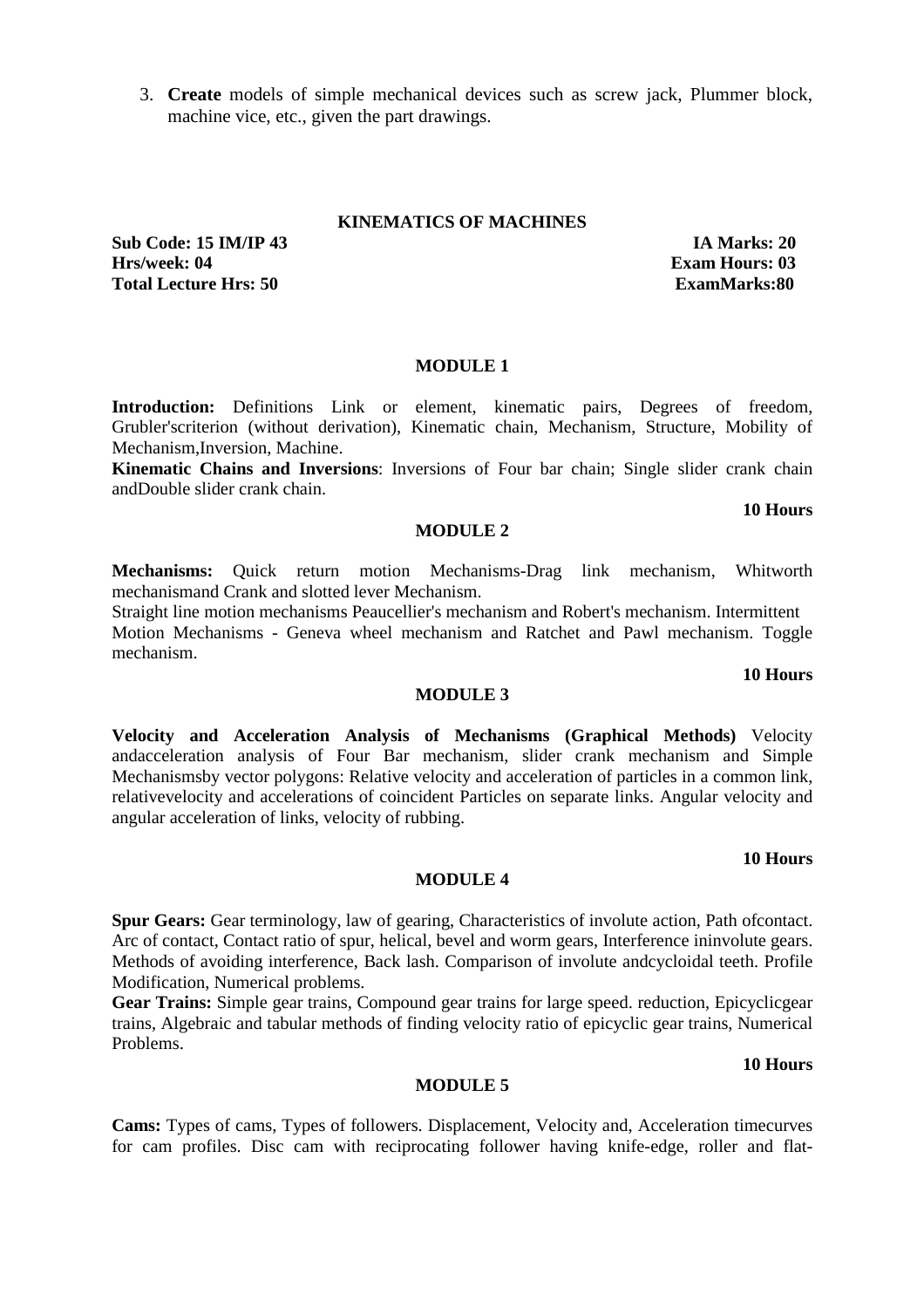facefollower, Disc cam with oscillating roller follower. Follower motions including SHM,Uniform velocity, uniform acceleration and retardation and Cycloidal motion.

#### **10 Hours**

### **TEXT BOOKS:**

1. Dr. R.K. Bansal "Theory of Machines" Laxmi Publications

2. R.S.Khurmi and J.K.Gupta "Theory of Machines" S.Chand and Co.

### **REFERENCE BOOKS:**

1.S.S. Rattan "Theory of Machines" Tata McGraw-Hill, New Delhi and 2nd edition 2005. 2.Sadhu Singh "Theory of Machines" Person Eduction (Singapore) Pvt. Ltd Indian Branch, New Delhi, 2nd Ed.2006.

### **NOTE:**

#### **Internal Assessment: 20 Marks** (**15** marks for test**: 5 marks**foradditional activity)

### **Scheme of Examination:**

**·** Two full question (with a maximum of four sub question) of twenty marks each to be set from each module. Each question should cover all content of the respective module.

· Student has to answer five full question choosing one full question from each module

### **Course Outcomes:**

At the end of this course, students will be able to;

- 1. *Describe*the concepts of machines, mechanisms and related terminologies.
- 2. *Identify*the mechanisms and predict their motions in mechanical components.
- 3. *Analyze*planar mechanisms for displacement, velocity and acceleration graphically.
- 4. *Analyze*various motion transmission elements like gears, gear trains and cams.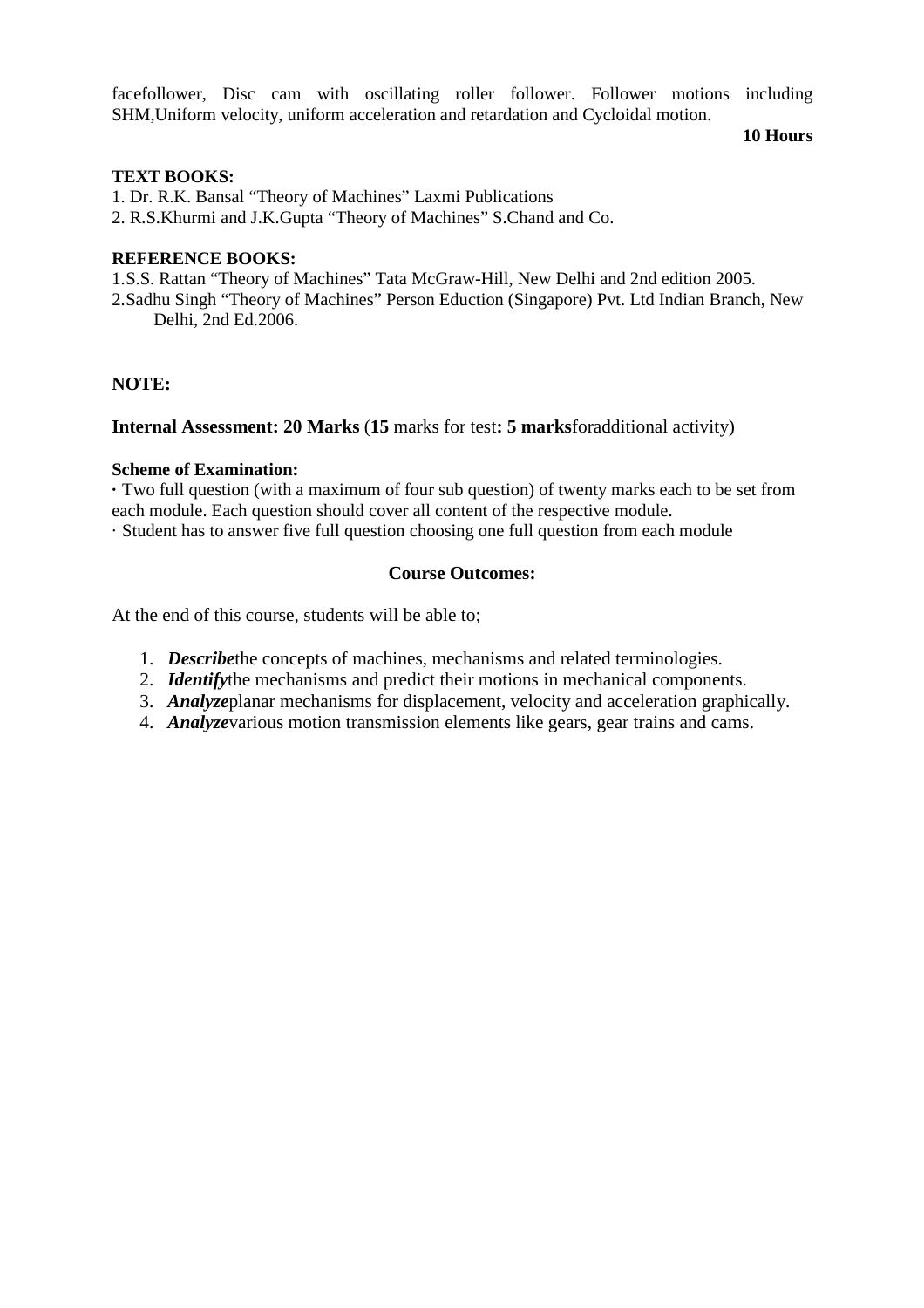### **COMPUTER AIDED DESIGN AND MANUFACTURING (CAD / CAM)**

Sub Code: 15 IM/IP46 **IA Marks: 20** Hrs / Week: 4Hrs Exam: 3 Hrs Total Hrs: 50 SEE Marks: 80

# **MODULE 1**

**INTRODUCTION:** Role of computers in design and manufacturing. Influence of computers in manufacturing environment. Product cycle in conventional and computerized manufacturing environment. Introduction to CAD, Introduction to CAM. Advantages and disadvantages of CAD and CAM.

**HARDWARE IN CAD:** Basic Hardware configuration in CAD, working principles, - input and output Devices. **10Hrs**

### **MODULE 2**

**COMPUTER GRAPHICS:** Software configuration of a graphic system, function of a Graphics package, construction of geometry, wire frame and solid modelling, CAD/CAM integration. Describe modelling facilities. Introduction to exchange of modelling data – Basic features of IGES, STEP, DXF, DMIS.

**NC, CNC, DNC TECHNOLOGY:** NC, CNC, DNC modes, NC elements, advantages and limitations of NC, CNC. Functions of computer in DNC. **10Hrs** 

### **MODULE 3**

**CNC MACHINES TOOLING**: Turning tools geometry, milling tooling systems, tool presetting, ATC work holding.

**CNC Machines**: Overview of different CNC machines, CNC turning centres, high speed machine tools, MCE. **10 Hrs. 10 Hrs.** 

#### **MODULE 4**

**CNC PROGRAMMING**: Part program fundamentals – steps involved in development of a part program. Manual part programming, milling, turning Center programming. **10Hrs.** 

#### **MODULE 5**

**INTRODUCTION TO ROBOTICS:** Introduction, Robot Configuration, Robot Motions, Programming the Robots, Robot- Programming Languages, End effectors, Work Cell, Control and Interlock, Robot Sensor, Robot Applications. **10 Hrs.** 

### **TEXT BOOKS:**

1. CAD / CAM Principles and Applications by P.N.Rao, TMH, New Delhi, 2002 2. CAD/CAM, Mikell P-groover, Emory W. ZimrnersJr Pearson Education inc, 2003

### **REFERENCE BOOKS:**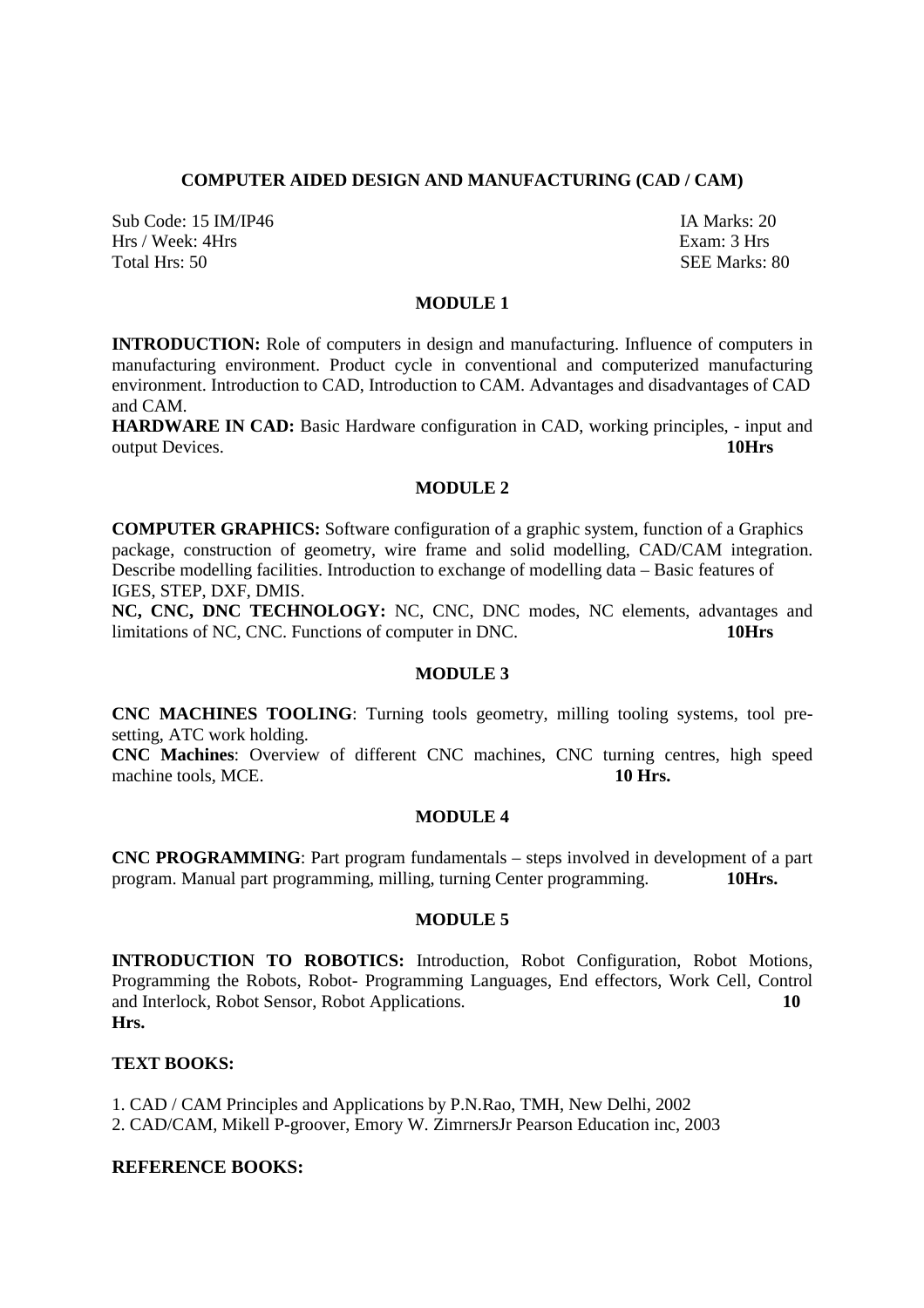1. CAD/CAM/CIM By P.Radhakrishnan S Subramanyan,V.Raju.

# **NOTE:**

**Internal Assessment: 20 Marks** (**15** marks for test**: 5 marks**foradditional activity)

### **Scheme of Examination:**

**·** Two full question (with a maximum of four sub question) of twenty marks each to be set from each module. Each question should cover all content of the respective module. · Student has to answer five full question choosing one full question from each module

# **COURSE OUTCOMES**

At the end of this course, students will be able to;

1. Understand the concepts of CAD and the required hardware

- 2 understand CAM and CNC machines
- 3 program CNC machines
- 4 Understand and program the robot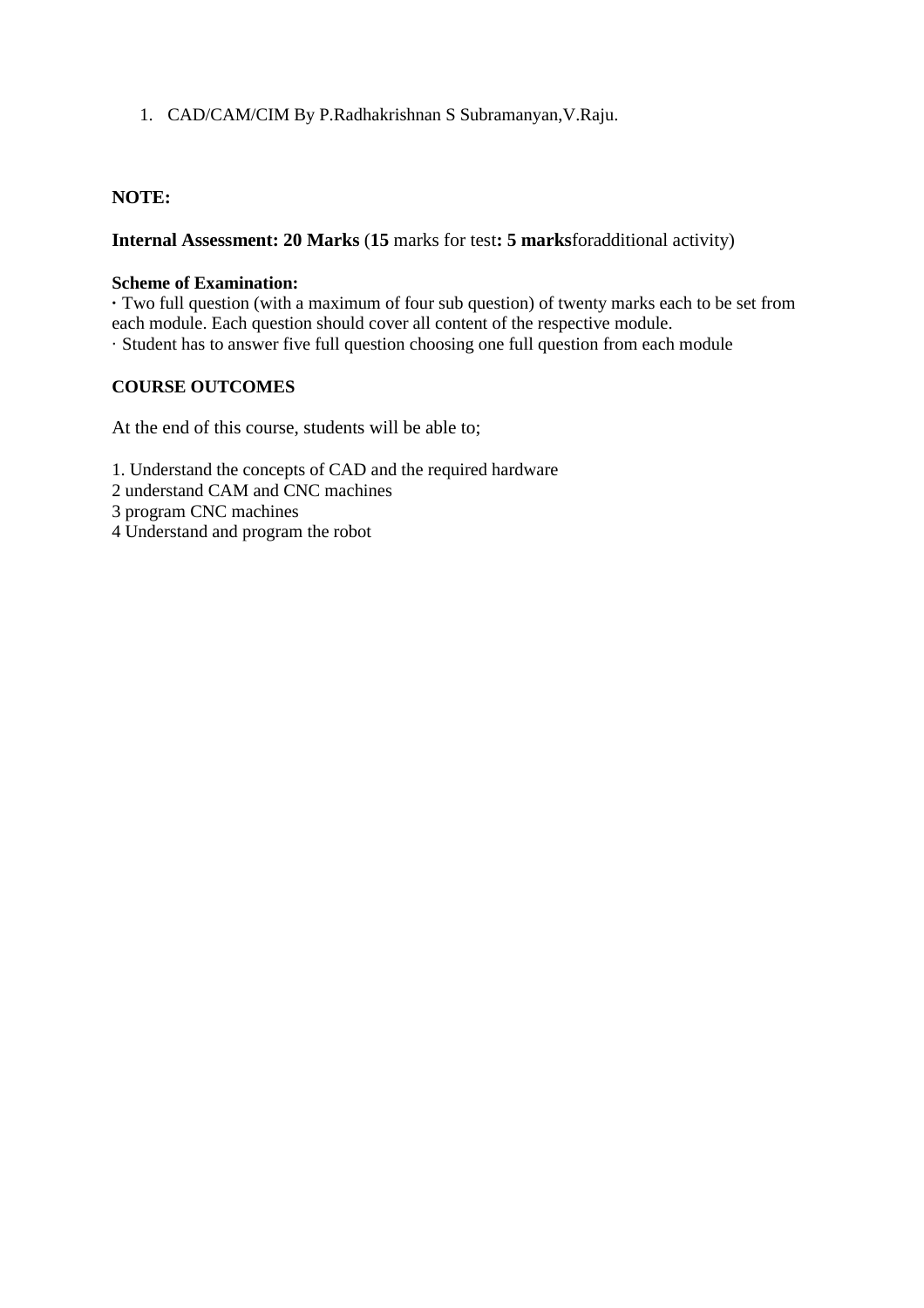# **Manufacturing Process II**

**CODE 15 IM/IP 44 Hrs/ Week: 03 Total Hrs.: 50 IA Marks: 20 Exam Hours: 03 Exam Marks: 80** 

#### **Module 1**

Classification of metal removal process and machines: Concept of orthogonal and oblique cutting Geometry of single point cutting tool and tool angles, tool nomenclature. Mechanism ofChip Formation: Type of chips. Mechanics of metal cutting, Merchants circle diagram and analysis, Ernst Merchant's solution, shear angle relationship, Tool Wear and Tool failure, toollife. Effects of cutting parameters on tool life. Tool Failure Criteria, Taylor's Tool Lifeequation.**(10 Hrs)** 

#### **Module 2**

Desired properties and types of cutting tool materials – HSS, carbides coated carbides, ceramics.Cutting fluids.Desiredproperties, types and selection. Heat generation in metal cutting, factors affecting heat generation. Heat distribution in tool and work piece and chip.

**Turning (Lathe), Shaping Machine**s: Classification, constructional features of Turret and Capstan Lathe. Tool Layout, shaping Machine, Different operations on lathe, shaping machine. **(10 Hrs)** 

#### **Module 3**

**Drilling machines:** drilling & related operations, Classification of drilling machine,constructional features and working principle of Radial, multi spindle, Gang, Deep hole andautomatic drilling machine, Types of drill & drill bit nomenclature.

**Milling machine**s: Classification, constructional features, milling cutters nomenclature, millingoperations, up milling and down milling concepts. Various milling operations.

**Indexin**g: Simple, compound, differential and angular indexing calculations. Simple problems on simple and compound indexing. **(10 Hrs) (10 Hrs)** 

#### **Module 4**

**Grinding machine**s: Types of abrasives, Grain size, bonding process, grades and structure ofgrinding wheels, grinding wheel types. Classification,constructional features of grindingmachines (Centerless, cylindrical andsurface grinding).

**Broaching process** - Principle of broaching.Details of a broach.Types ofbroaching machines constructional details.Applications.Advantages andLimitations. **(10 Hrs)** 

#### **Module 5**

**Finishing and other Processes** Lapping and Honing Operations Principles, arrangement of setup and application. Super finishing process, polishing, buffing operation and application.

**Non-traditional machining processe**s: Need for non-traditionalmachining, Principle, equipment & operation of Laser Beam, Plasma Arc Machining, Electro Chemical Machining, UltrasonicMachining, Abrasive Jet Machining, Water Jet Machining, Electron Beam Machining, Electron Discharge Machining and Plasma Arc Machining. **(10 Hrs)**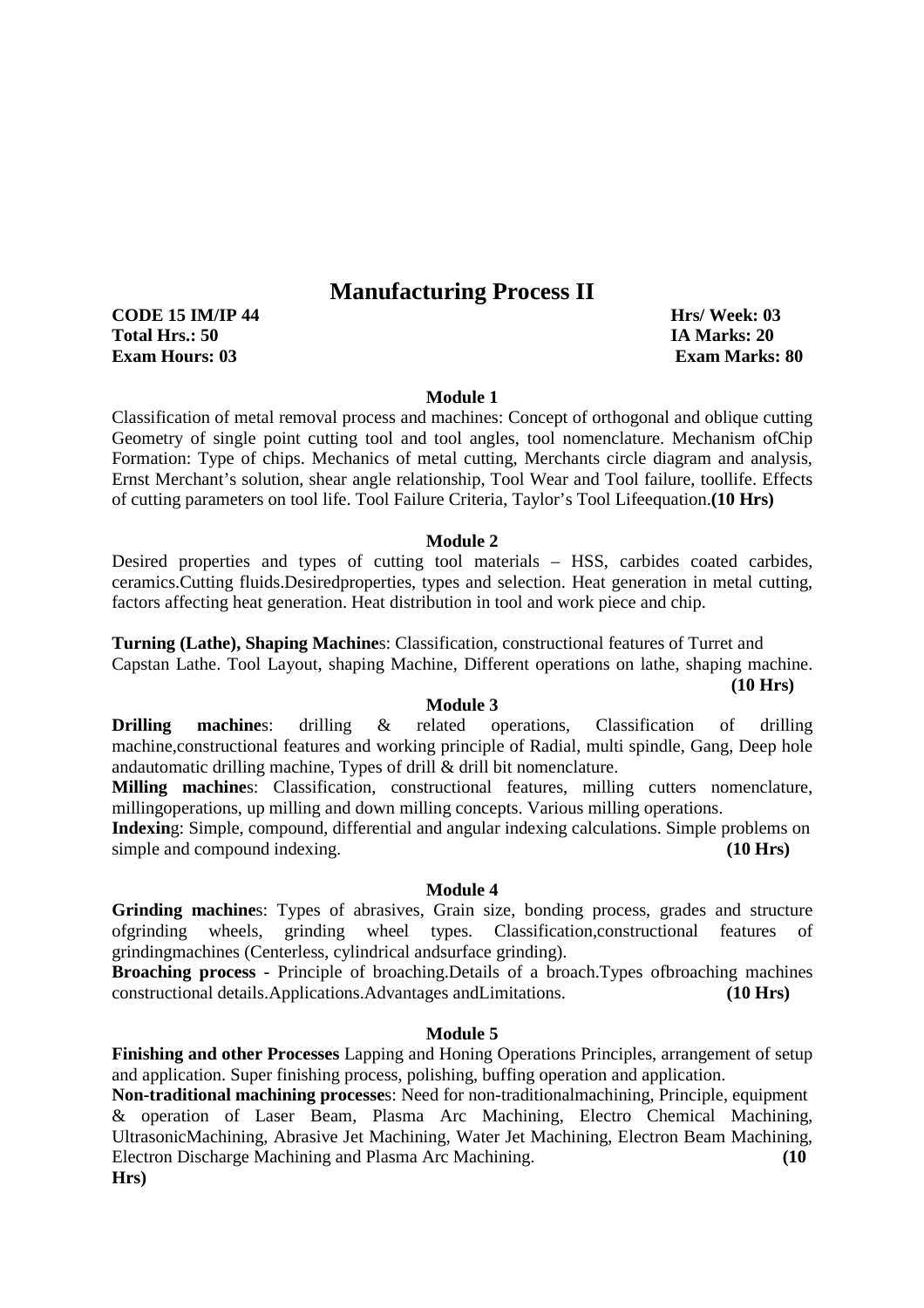# **NOTE:**

# **Internal Assessment: 20 Marks** (**15** marks for test**: 5 marks**foradditional activity)

### **Scheme of Examination:**

**·** Two full question (with a maximum of four sub question) of twenty marks each to be set from each module. Each question should cover all content of the respective module.

· Student has to answer five full question choosing one full question from each module **TEXT BOOKS:** 

1. Elements of Workshop Technology: Machine Tools (Volume – 2) by S. K.HajraChoudhary, A. K. HajraChoudhary, Nirjhar Roy, Media promoters (2010).

2. Manufacturing Processes for Engineering Materials, 4th Edition bySeropeKalpakJain, Steven R. Schmidt, published by Pearson (2007).

3. Fundamentals of Metal Machining and Machine Tools by G. Boothroyd, McGraw Hill, 2000.

### **REFERENCE BOOKS:**

- 1. Ghosh, A., &Mallik, A. K., Manufacturing Science, East West Press Private Limited.
- 2. Pandey & Singh, Production Engineering Science, Standard Publishers Distributer, Delhi.
- 3. Karl H.Heller, All about Machine Tools, Wiley Eastern Ltd., New Delhi
- 4. Trent, E. M. Metal cutting: Butterworth Heinemann

### **Course Outcomes**

At the end of this course, students will be able to;

- 1. To understand Tool Nomenclature, different types of machine tools, types, applications and operations
- 2. Ability to understand failure criteria, heat generation and selection of cutting fluids.
- 3. To understand the tool life of different cutting tool materials and Indexing in milling machine.
- 4. To understand the working of shaping and grinding.
- 5. To understand the principles, advantages, application and limitations of Nonconventional

Machining.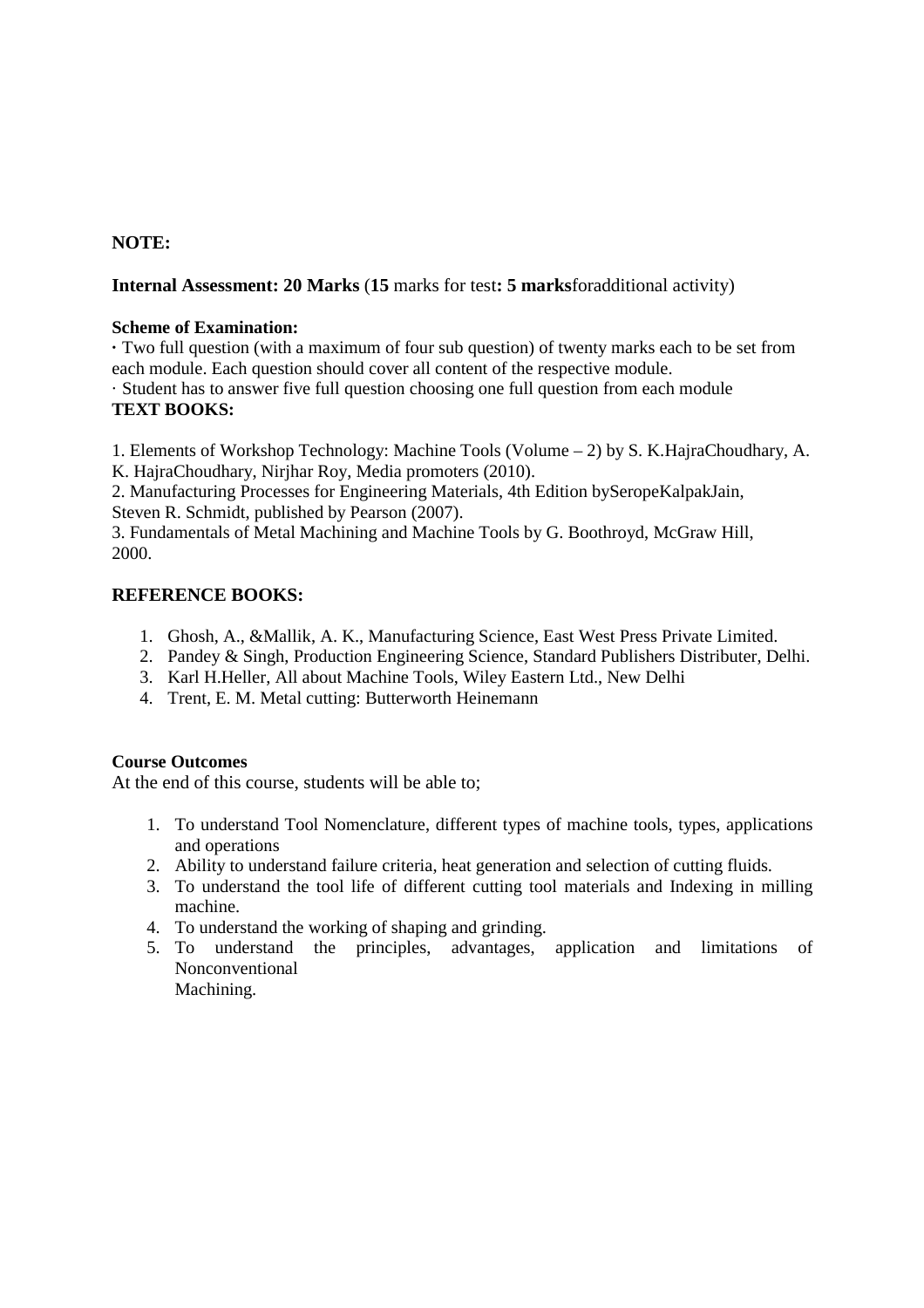# **Materials Science and Metallurgy**

**Sub Code: 15IM/IP 45 https://week: 04 and 15IM/IP 45 http://week: 04 and 15IM/IP 45 and 15IM/IP 45 and 16 Total Hrs.: 50 Exam Hours: 03 IA Marks: 20 Exam Marks: 80** 

#### **MODULE- I**

**Crystal Structure-**Unit Cells, Crystal systems, BCC, FCC, and HCP structures, Coordination number and atomic packing factors **Crystal Imperfection-**Point, line and surface imperfections **Atomic Diffusion-**Fick's laws of diffusion, Factors affecting Diffusion, Steady and non-steady state diffusions. **(10 Hrs)**

#### **MODULE-II**

**Dislocation** Characteristics of dislocations slip systems, slip in single crystals, Plastic deformation of polycrystalline materials, Deformation by twinning

**Fracture** 

Types of fracture, ductile and brittle fracture, Ductile to brittle transition temperature

**Fatigue and creep** Cyclic stresses, SN curves, crack initiation and propagation, Factors affecting fatigue life, Creep behaviour Stress and temperature effects, Data extrapolation methods. **(10 Hrs)**

#### **MODULE-III**

**Phase Diagrams**Solid solutions, Hume Rothary rules-substitutional, and interstitial solid solutions, Intermediate

phases, Gibbs phase rule, Construction of equilibrium diagrams, lever rule

**Iron carbonequilibrium diagram** Description of phases, Solidification of steels and cast irons, Invariantreactions, TTT curves, Continuous cooling curves. **(10 Hrs)**

#### **MODULE- IV**

**Heat Treatment of Metals** Annealing and its types, normalizing, Hardening, tempering, Martempering,Austempering, Hardenability, surface hardening methods like carburizing, cyaniding,Nitriding, Flame hardening and induction hardening. Age hardening of Aluminium – Copperalloys **Recovery, Recrystallization and Grain Growth** Recrystallization temperature, annealing temperature v/s cold-worked and recovered grains, Direction of grain boundarymotion, time v/s grain diameter. **(10 Hrs)**

#### **MODULE- V**

**Steels and cast irons** Ferrous alloys, steels – low medium and high carbon, AISI designation steels, Cast irons – types and properties **Composites and ceramics** Composite materials: definition, classification, Types of matrix materials & reinforcements, Application of composites, Ceramics: Glasses, Glass – ceramics, clay products, Refractories, abrasives and cements.

 **(10 Hrs)** 

**NOTE:**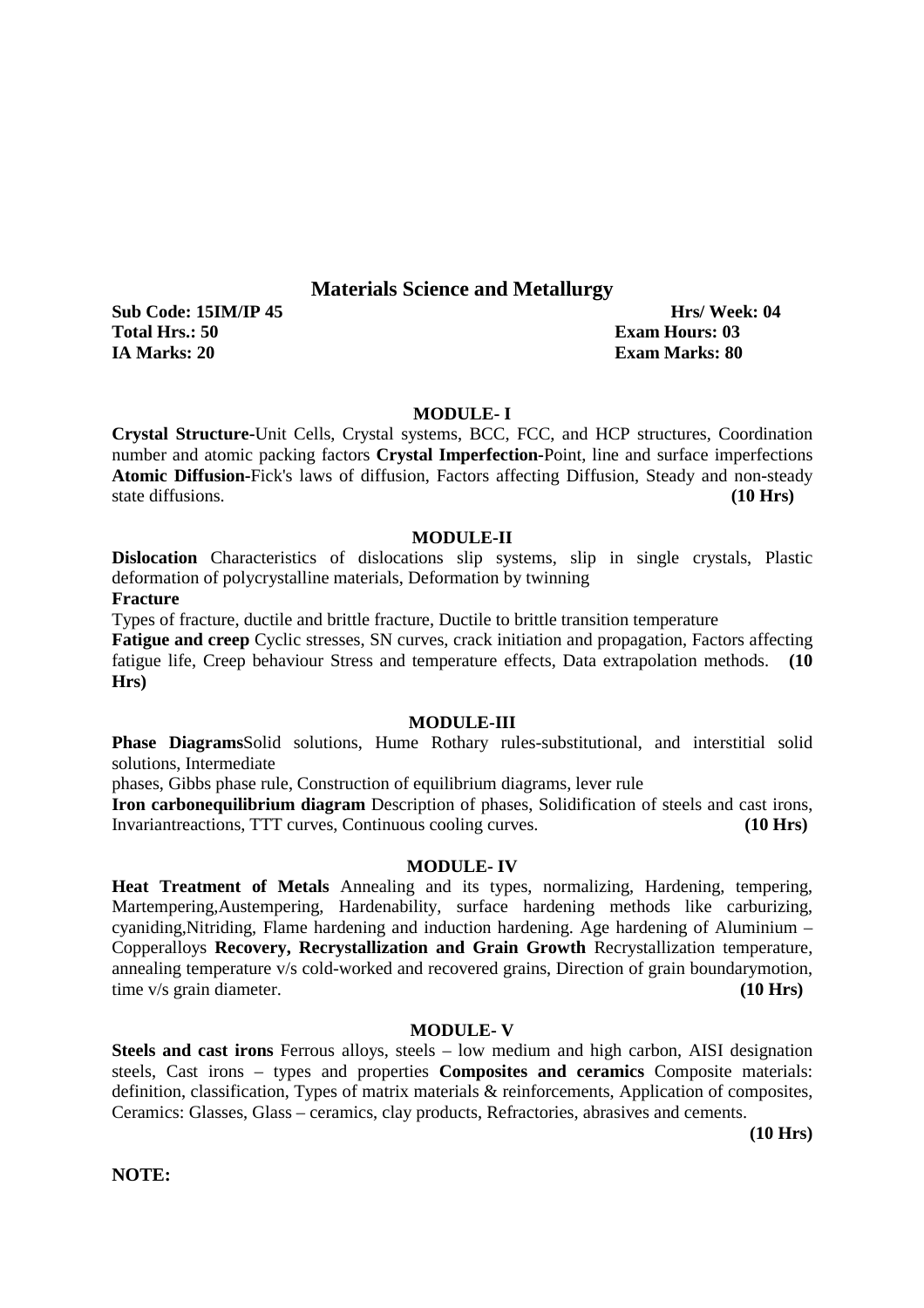# **Internal Assessment: 20 Marks** (**15** marks for test**: 5 marks**foradditional activity)

### **Scheme of Examination:**

**·** Two full question (with a maximum of four sub question) of twenty marks each to be set from each module. Each question should cover all content of the respective module.

· Student has to answer five full question choosing one full question from each module

### **TEXT BOOKS:**

1. William D Callister, "An Introduction -Material's Science and Engineering", John Wiley and Sons India Pvt Ltd., 6th Edition, 2006 New Delhi.

2. Smith -Foundation of Material Science and Engineering, 3rd Edition, McGraw Hill, 1997.

3. Donald R Askland, Pradeep.p.phule -Essentials of Materials for Science and Engineering, Thomson Engineering, 4th edition 2003.

# **REFERENCE BOOKS:**

1. V Raghavan -Physical Metallurgy, Principles and Practices, PHI, 2nd Edition 2006, New Delhi.

2. H. Van Black and Addison -Elements of Material Science and Engineering, Wesley Edition,1998.

3. James F Shackelford -Introduction to Material Science for Engineering, 6th editionPearson Prentice hall, New Jersey, 2006.

### **Course outcomes:**

At the end of this course, students will be able to;

- 1. Estimate the impact of imperfection on the property of the material
- 2. Analyze steady and non-steady types of diffusion and solve related problems
- 3. Construct the iron carbon diagram and TTT curves
- 4. Estimate the hardness and other properties of metals obtained from different heat treatment
- 5. processes
- 6. Select the right iron-carbon alloy for any given application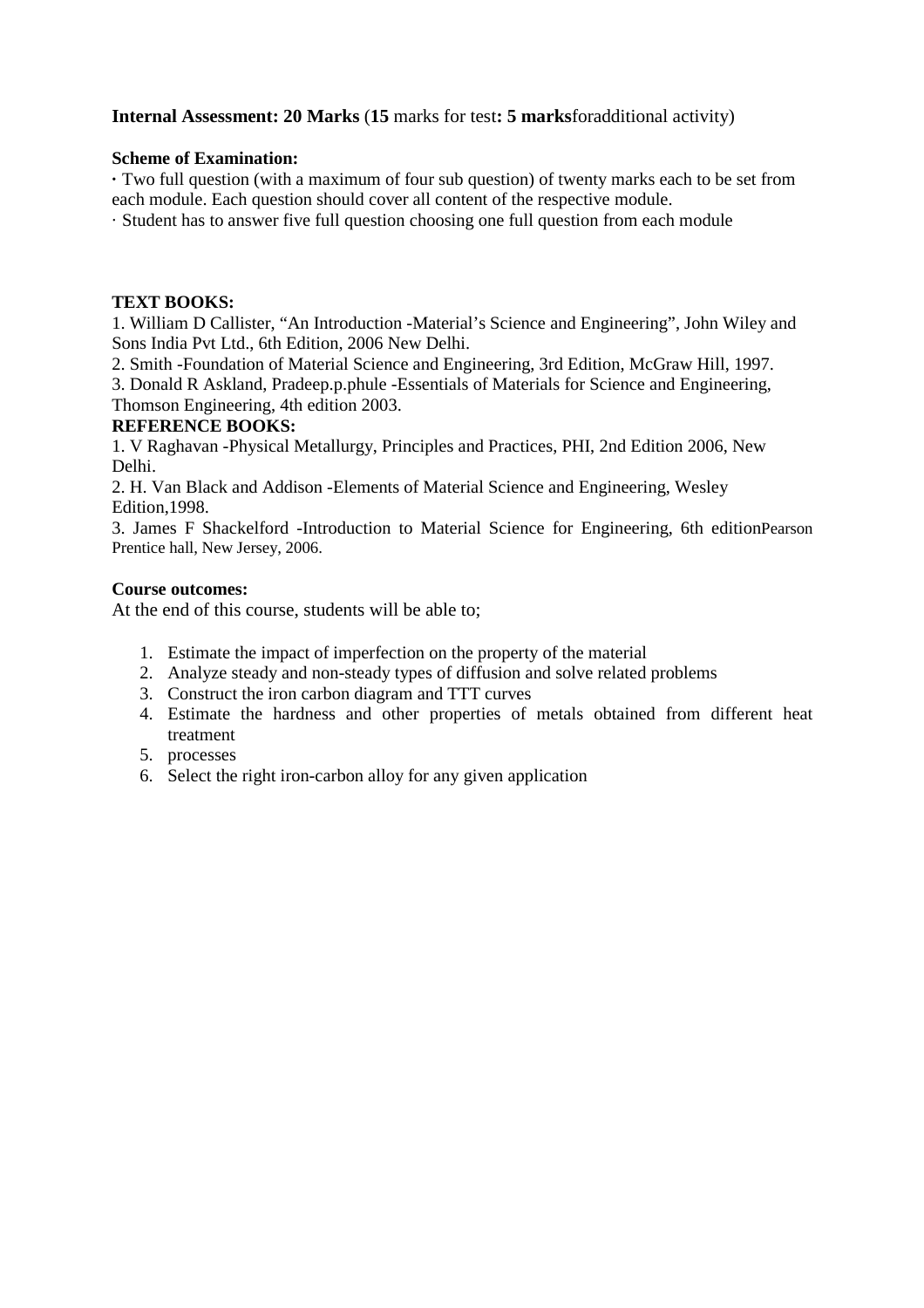# **FOUNDRY AND FORGING LABORATORY**

Sub Code: 15IML/IPL 47A / 47B IA Marks: 20 Hrs/week: 03 Exam Hours: 03 Total Lecture Hrs: 48 Exam Marks: 80

# **PART – A**

1. Testing of Moulding sand and Core sand Preparation of sand specimens and conduction of the following tests:

- o Compression, Shear and Tensile tests on Universal Sand Testing Machine.
- o Permeability test
- o Core hardness & Mould hardness tests.
- o Sieve Analysis to find Grain Fineness number of Base Sand
- o Clay content determination in Base Sand

# **PART – B**

2. Foundry Practice Use of foundry tools and other Equipments. Preparation of moulds using two moulding boxes using patterns or without patterns. (Split pattern, Match plate pattern and Core boxes).

3. Preparation of one casting (Aluminum or cast iron-Demonstration only)

# **PART – C**

- 1. Forging Operations: Calculation of length of the raw material required to do the model.
- 2. Preparing minimum three forged models involving upsetting, drawing and bending operations.

Out of these three models, at least one model is tobe prepared by using Power Hammer.

# **Scheme of Examination:**

One question is to be set from Part-A: 20 marks One question is to be set from either Part-B or Part-C: 40 marks Calculation part in case of forging is made compulsory Viva: 20 marks